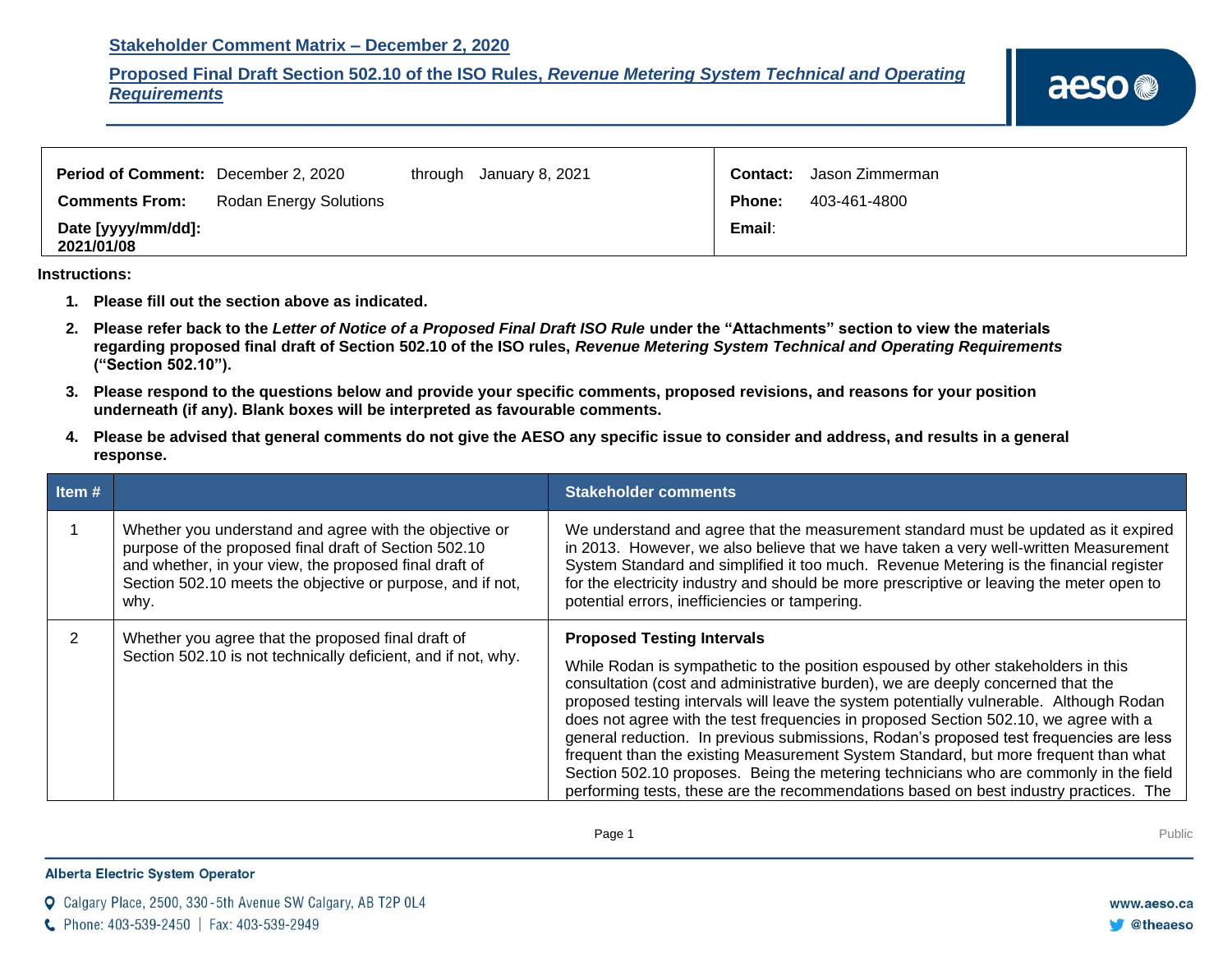

| Item# | <b>Stakeholder comments</b>                                                                                                                                                                                                                                                                                                                                                                                                                                                                                                                                                                                                                                                                                                                                                                                                                                                                                                   |
|-------|-------------------------------------------------------------------------------------------------------------------------------------------------------------------------------------------------------------------------------------------------------------------------------------------------------------------------------------------------------------------------------------------------------------------------------------------------------------------------------------------------------------------------------------------------------------------------------------------------------------------------------------------------------------------------------------------------------------------------------------------------------------------------------------------------------------------------------------------------------------------------------------------------------------------------------|
|       | argument presented by other stakeholders that errors are not a common occurrence is<br>not accurate. It is not always just a measurement error of the revenue meter that we<br>find. Rodan's metering technicians frequently find the following errors and damage<br>when inspecting and testing revenue metering systems for our clients:                                                                                                                                                                                                                                                                                                                                                                                                                                                                                                                                                                                    |
|       | Misconfigured MV90 file causing incorrect remote reads<br>Mislabeled/swapped meters on 2 x parallel feeders. Example: A Bus metered by<br>B Meter; B Bus metered by A Meter<br>Incorrect billing multiplier being used for 400MVA+ generation site<br><b>Shorted Current Transformers</b><br>Current Transformers on incorrect taps<br>Site where customer removed test switches<br>Faulty test switch not properly shorting CTs and arcing<br>Burnt test switch. Cause unknown<br>Instrument Transformers not Measurement Canada Approved<br><b>Blown PT fuses</b><br>Instrument Transformers Measurement Canada approved, but metering<br>connected to an unapproved ratio.<br>Burden exceeded on Instrument Transformers<br>Burden exceed on revenue meter<br>Copper theft affecting grounding<br>Rodents building nests and chewing wire. Especially for pad-mount installations<br>Bees and wasp nests in meter cabinets |
|       | An appropriate analogy would be the testing performed on automobiles or airplanes.<br>The industry performs regular testing and inspections of cars, trucks, trains and planes,<br>etc. as preventative measures - that prevent failures/errors before they happen to<br>ensure safety, minimize the risk of injury during product use, proper technical<br>documentation and future design improvements. The cost of regularly testing a revenue<br>meter compared to the security, reliability and cost impact of the revenue ledger of the<br>entire electricity system is negligible.<br>More frequent testing intervals provide the following important benefits:                                                                                                                                                                                                                                                        |
|       | a. To prevent long periods of possible inaccurate measurement which can lead to                                                                                                                                                                                                                                                                                                                                                                                                                                                                                                                                                                                                                                                                                                                                                                                                                                               |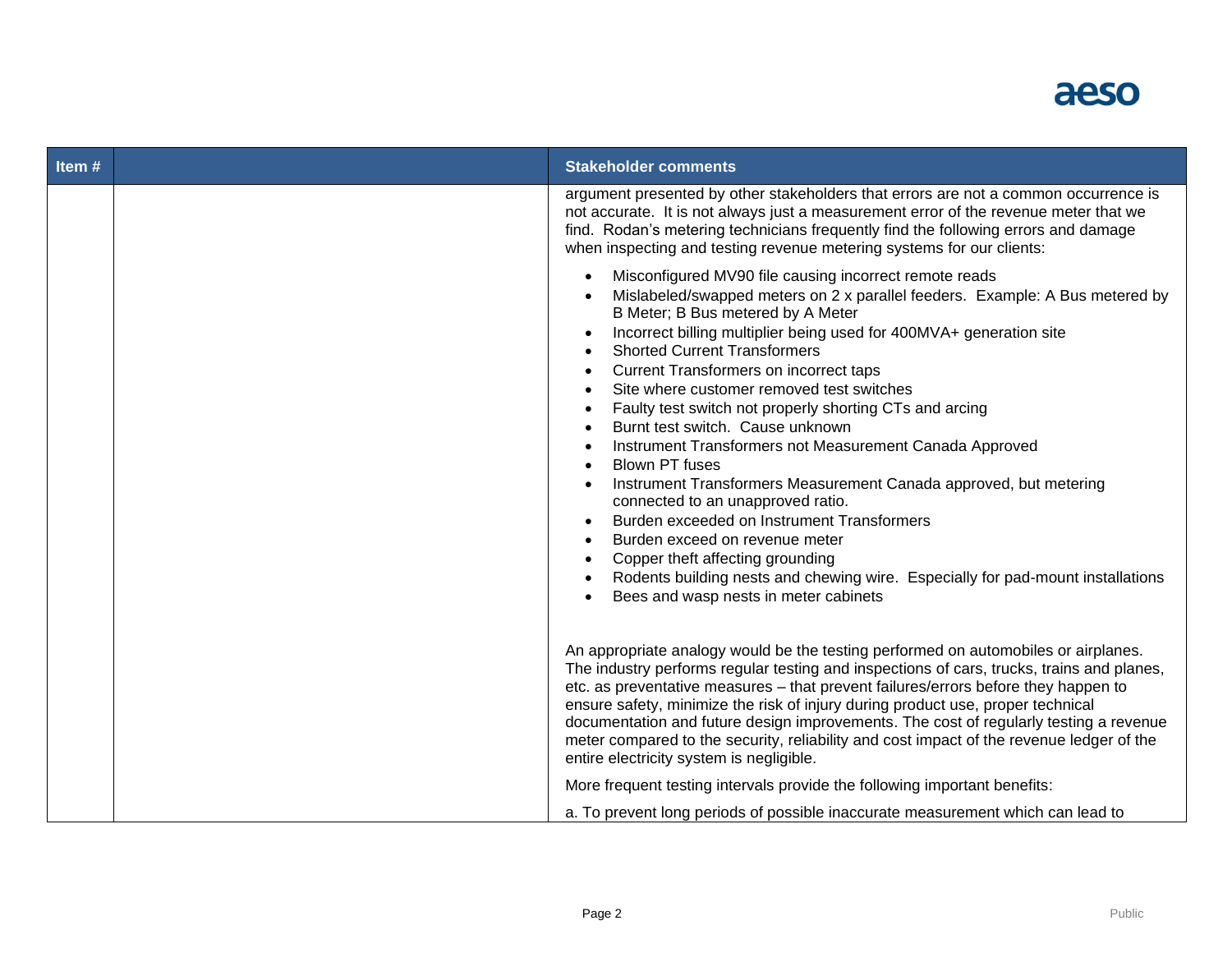## aeso

| Item# | <b>Stakeholder comments</b>                                                                                                                                                                                                                                                                                                                                                                                                                                                                                                                                     |
|-------|-----------------------------------------------------------------------------------------------------------------------------------------------------------------------------------------------------------------------------------------------------------------------------------------------------------------------------------------------------------------------------------------------------------------------------------------------------------------------------------------------------------------------------------------------------------------|
|       | difficult settlements, MC disputes, data estimations and corrections.                                                                                                                                                                                                                                                                                                                                                                                                                                                                                           |
|       | b. To detect unauthorized access and tampering within reasonable time frames.                                                                                                                                                                                                                                                                                                                                                                                                                                                                                   |
|       | c. For safety. Metering Equipment can experience damage from rodents (especially with<br>pad mounted units), weather damage, corrosion, water damage, etc. that can cause the<br>units to malfunction or become safety hazards.                                                                                                                                                                                                                                                                                                                                 |
|       | d. Utilities charge customers based on their ratchet demand due, because to the strain<br>they put on the system during peak periods. Electrical services that have more impact on<br>the grid when they are active should be tested more often.                                                                                                                                                                                                                                                                                                                |
|       | e. The most frequent testing interval in the proposed Section 502.10 is 2 years. This is<br>not adequate for large sites in excess of 50MW. Measurement problems on sites of this<br>magnitude should be identified within a year in order to minimize the potential financial<br>impact to all the parties involved. The larger sites pose a bigger risk because of the<br>financial impact even a small error would cause. The cost of annual testing for a large<br>site (>50MW) is arguably negligible in relation to revenue earned from power production. |
|       | g. Most meters currently deployed in AB have a 4-year seal (6 years after installation<br>when new and 4 years thereafter). At that point, the meters need to be taken out of<br>service and resealed. With a 4-year test interval, a meter will be in service for an entire<br>seal period having only been tested once when it is first installed. There should be at<br>least one other test performed on these meters during the 4-year seal period to ensure<br>accuracy, particularly at larger sites.                                                    |
|       | Revenue Metering Systems should be tested at each of the following trigger points:<br>a) Prior to the energization of a new metering system (commissioning tests only).<br>b) Within four weeks of the energization of a new or altered metering system.<br>c) Upon the change of any equipment associated with a metering system.<br>d) Within the time period specified in the following table:                                                                                                                                                               |
|       |                                                                                                                                                                                                                                                                                                                                                                                                                                                                                                                                                                 |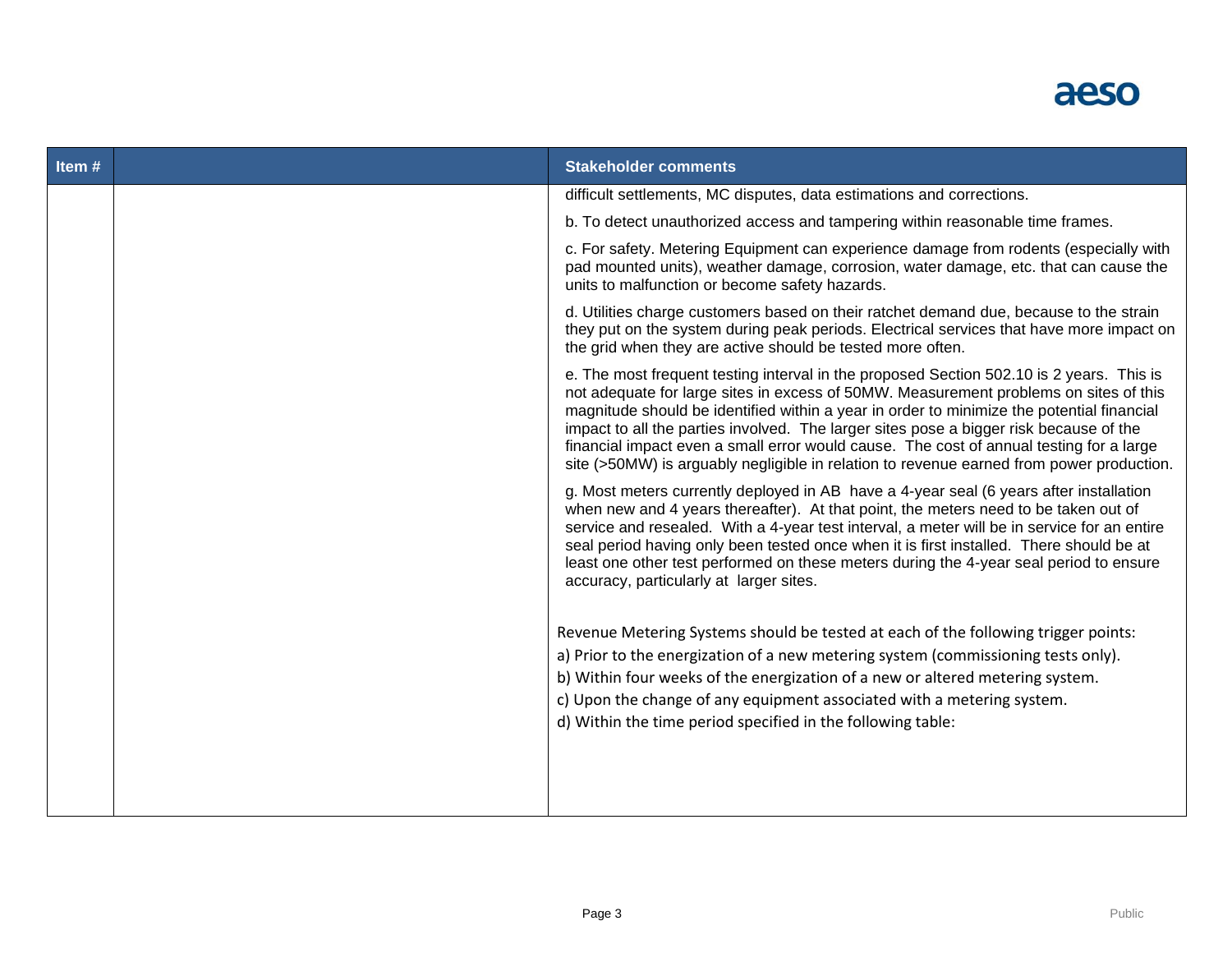

| Item# | <b>Stakeholder comments</b> |                                                                   |                                                                                                                                                                                                                                                                        |  |
|-------|-----------------------------|-------------------------------------------------------------------|------------------------------------------------------------------------------------------------------------------------------------------------------------------------------------------------------------------------------------------------------------------------|--|
|       | <b>MW Class</b>             | Average MW Range                                                  | <b>Testing Interval</b>                                                                                                                                                                                                                                                |  |
|       | Α                           | $< 1$ MW                                                          | 6 years                                                                                                                                                                                                                                                                |  |
|       | B                           | $>=1$ MW and $<=10$ MW                                            | 4 years                                                                                                                                                                                                                                                                |  |
|       | C                           | $>10$ MW and $<=20$ MW                                            | 3 years                                                                                                                                                                                                                                                                |  |
|       | D                           | >20MW and <= 50MW                                                 | 2 years                                                                                                                                                                                                                                                                |  |
|       | E                           | $>50$ MW                                                          | 1 year                                                                                                                                                                                                                                                                 |  |
|       |                             |                                                                   |                                                                                                                                                                                                                                                                        |  |
|       |                             | <b>Proposed MW Range Calculation</b>                              |                                                                                                                                                                                                                                                                        |  |
|       |                             | frequencies in larger load and generation sites. In Rodan's view: | The proposed MW Range calculation has the potential of further reducing test                                                                                                                                                                                           |  |
|       |                             | metered is active, instead of cumulative annual energy transfer.  | a. MW Range should be based on average demand when the electrical service being                                                                                                                                                                                        |  |
|       | and $\leq 50$ MW class.     |                                                                   | b. The MW Range calculation should not include zero intervals. It should be calculated<br>based on non-zero intervals only. For example, if a 50MW site is delivering/receiving<br>55MW for half the year, they should be in the >50MW class, as opposed to the >20MW  |  |
|       |                             | operational times is more substantial.                            | c. Using the methodology proposed above will ensure that electrical services which have<br>a high average demand when operational are tested more frequently. This is important<br>because the settlement values are much greater, and the impact on the grid during   |  |
|       |                             | is inactive for a portion of the year.                            | d. For large loads & generator sites, potential measurement issues should be identified<br>as soon as reasonably possible to avoid difficult settlements, MC disputes, data<br>estimations and corrections; regardless of whether the electrical service being metered |  |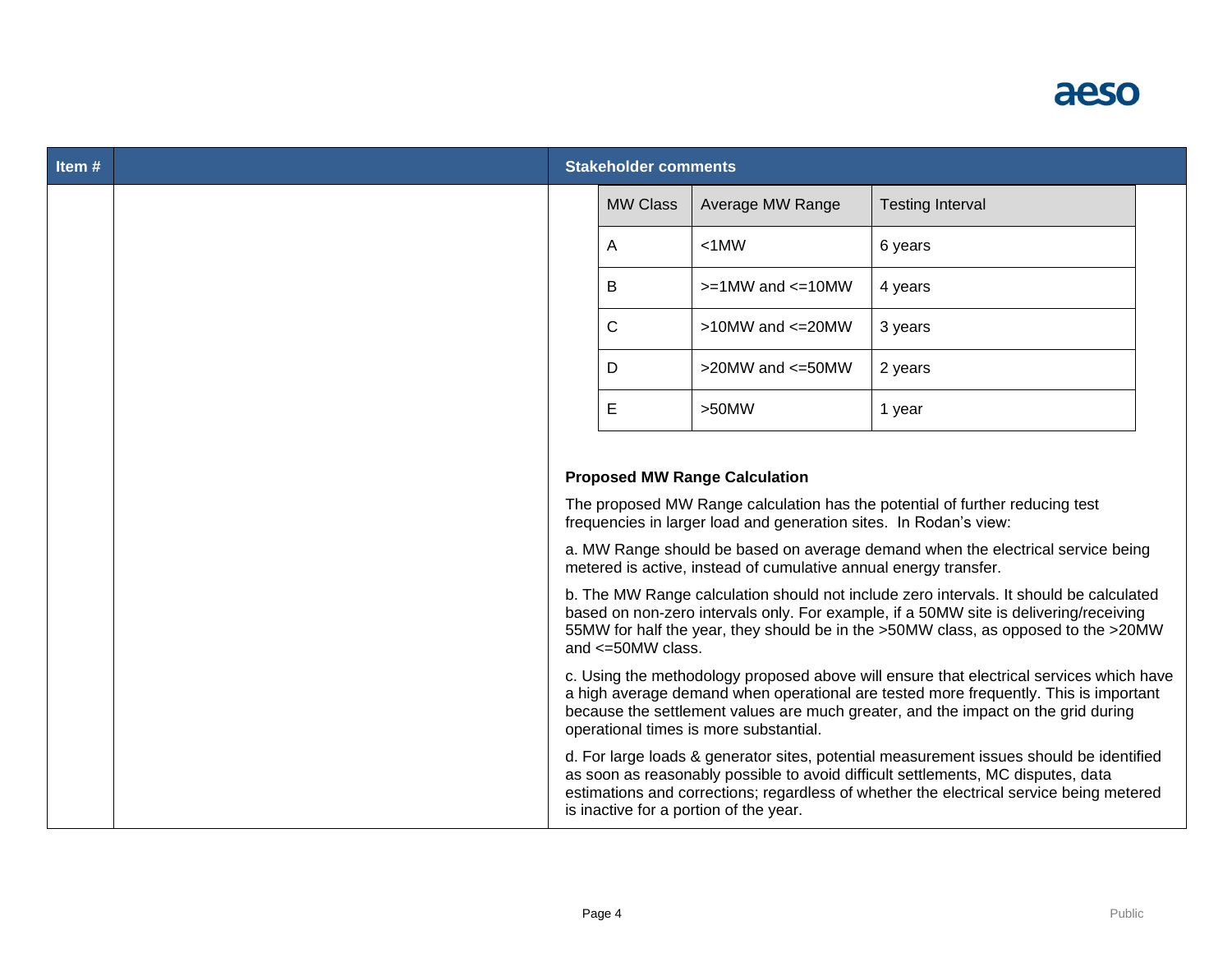

| Item# | <b>Stakeholder comments</b>                                                                                                                                                                                                                                                                                                                                                                                                                                                                                                                                                |
|-------|----------------------------------------------------------------------------------------------------------------------------------------------------------------------------------------------------------------------------------------------------------------------------------------------------------------------------------------------------------------------------------------------------------------------------------------------------------------------------------------------------------------------------------------------------------------------------|
|       | <b>Other Recommendations for Best Practices</b>                                                                                                                                                                                                                                                                                                                                                                                                                                                                                                                            |
|       | AUC Rule 021 does not include any guidelines for minimum memory requirements for<br>the storage of interval data in a revenue meter. Revenue meters should have sufficient<br>memory to store interval data for specified duration of time in the event of a<br>communication system failure.                                                                                                                                                                                                                                                                              |
|       | A minimum retention period of meter readings and clock functions in the absence of line<br>power is necessary to prevent data loss and maintain clock synchronization if a revenue<br>meter loses power for an extended period of time.                                                                                                                                                                                                                                                                                                                                    |
|       | Rodan recommends the Introduction of a sealed backup (alternate) revenue meter<br>requirement for new meter points. The backup (alternate) meter can share Instrument<br>Transformers with the primary meter but should have a dedicated test switch.                                                                                                                                                                                                                                                                                                                      |
|       | When a meter point has a sealed backup (alternate) meter available, it eliminates the<br>need to seek temporary dispensation from Measurement Canada in the event of a<br>primary meter failure. Backup (alternate) meters also reduce site downtime and eliminate<br>the need for data estimations. In many cases, proxy data used for data estimations<br>comes from measurement systems that are not revenue grade and typically have a<br>lower accuracy rating. Backup (alternate) meters also serve as an excellent<br>alternate/secondary source for meter testing. |
|       | If a site doesn't have sealed backup metering, the only options the client has in the event<br>of a failure are:<br>a. Immediately replace the meter, or<br>b. If a suitable sealed revenue meter is not available for immediate<br>replacement, all parties are technically forced to seek a dispensation from<br>Measurement Canada which appears to be a laborious process.                                                                                                                                                                                             |
|       | Section 502.10 should also include minimum security requirements to prevent<br>unauthorized access and tampering of revenue metering systems including revenue<br>meters, recorders, meter cabinets, test switches, instrument transformer cabinets,<br>instrument transformer secondary terminals, CT shorting terminals, communications<br>equipment, demand reset mechanisms, meter socket ring seals and meter<br>power/potential reference fuse blocks and/or breakers. If the meter is the only                                                                      |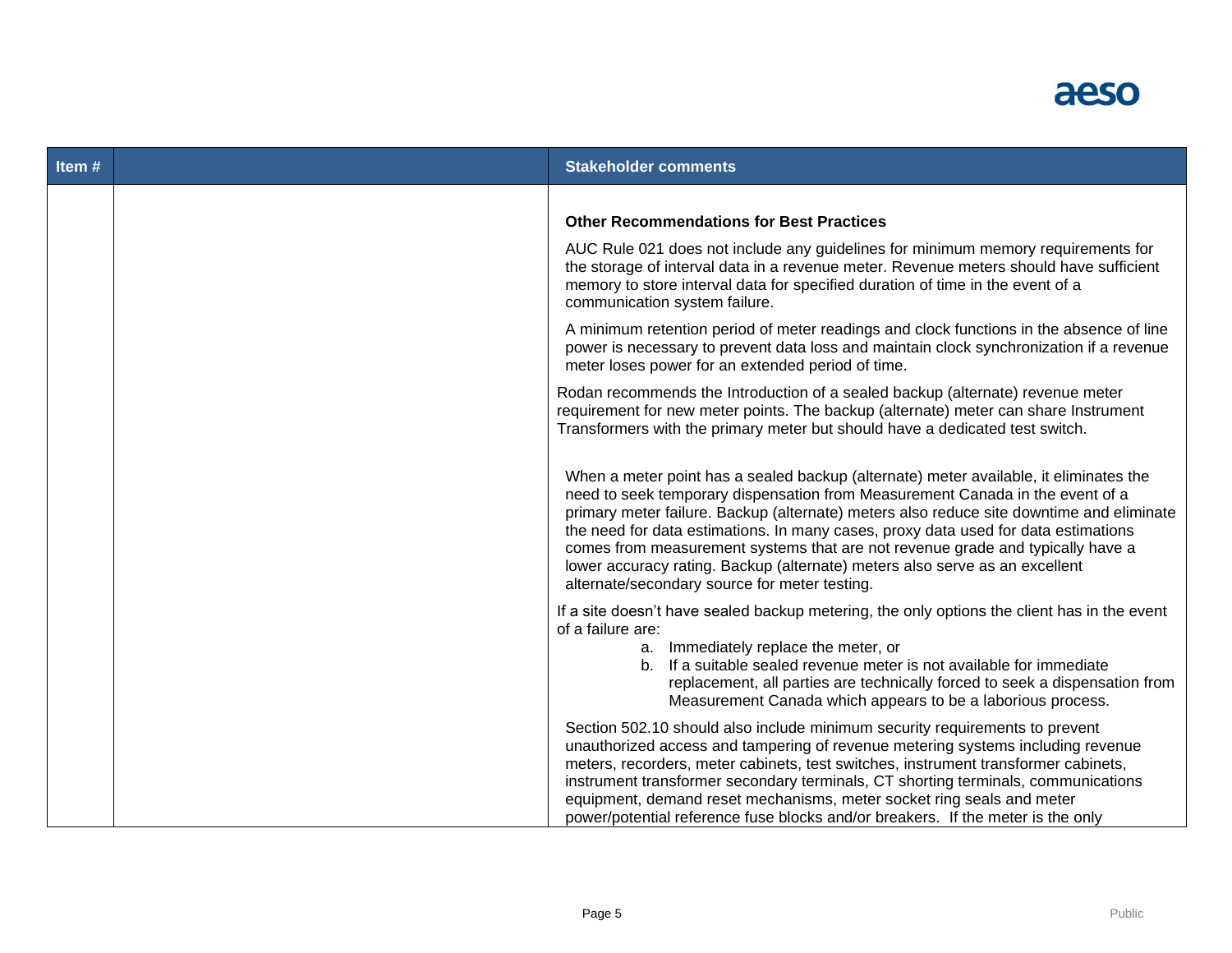

| Item# | <b>Stakeholder comments</b>                                                                                                                                                                                                                                                                                                                                                                                                                                                                                                                                                                                                                                                                                                                                                     |
|-------|---------------------------------------------------------------------------------------------------------------------------------------------------------------------------------------------------------------------------------------------------------------------------------------------------------------------------------------------------------------------------------------------------------------------------------------------------------------------------------------------------------------------------------------------------------------------------------------------------------------------------------------------------------------------------------------------------------------------------------------------------------------------------------|
|       | component of a revenue metering system that is required to have a seal, it leaves<br>vulnerabilities and enables tampering methods such as:                                                                                                                                                                                                                                                                                                                                                                                                                                                                                                                                                                                                                                     |
|       | • Shorting CTs via test switch or shorting terminals                                                                                                                                                                                                                                                                                                                                                                                                                                                                                                                                                                                                                                                                                                                            |
|       | • Changing taps on CTs & PTs at secondary terminals or terminal blocks                                                                                                                                                                                                                                                                                                                                                                                                                                                                                                                                                                                                                                                                                                          |
|       | • Turning off meter power, or potential references via test switches, fuse blocks, and/or<br>breakers                                                                                                                                                                                                                                                                                                                                                                                                                                                                                                                                                                                                                                                                           |
|       | • Removing meters from sockets                                                                                                                                                                                                                                                                                                                                                                                                                                                                                                                                                                                                                                                                                                                                                  |
|       | • Tampering via re-programming of communications equipment                                                                                                                                                                                                                                                                                                                                                                                                                                                                                                                                                                                                                                                                                                                      |
|       |                                                                                                                                                                                                                                                                                                                                                                                                                                                                                                                                                                                                                                                                                                                                                                                 |
|       | Section 502.10 should include a rule stating that instrument transformers and secondary<br>circuits must be commissioned and tested prior to energization. Commissioning/Test<br>reports should be documented. This step is often skipped. If there is a problem with the<br>instrument transformer installation, it can lead to large amounts of power being<br>delivered/received to/from the grid, and not being registered correctly until the problem is<br>corrected. Commissioning and Testing of instrument transformers prior to energization<br>can also identify major installation problems and prevent damage to expensive<br>equipment upon site start-up. There are several reasons why Rodan believes<br>Instrument Transformers should be tested periodically: |
|       | a. Primary current and voltage measurements are rarely possible to take in-situ due to<br>safety restrictions.                                                                                                                                                                                                                                                                                                                                                                                                                                                                                                                                                                                                                                                                  |
|       | b. Secondary/alternate source checks during in-situ testing cannot identify inaccurate<br>instrument transformers if the secondary/alternate source shares instrument<br>transformers with the revenue meter, which is very common.                                                                                                                                                                                                                                                                                                                                                                                                                                                                                                                                             |
|       | c. In the event where primary measurements are possible, it is difficult to accurately test<br>Instrument Transformer accuracy while energized (during in-situ testing for example)<br>because the electrical service loading can fluctuate quickly and measurements need to<br>be compared between two separate devices (revenue meter/power analyzer and primary<br>measurement source).                                                                                                                                                                                                                                                                                                                                                                                      |
|       | d. Periodic testing of Instrument Transformers can identify potential problems (related to<br>performance and safety) and prevent failures before they happen.                                                                                                                                                                                                                                                                                                                                                                                                                                                                                                                                                                                                                  |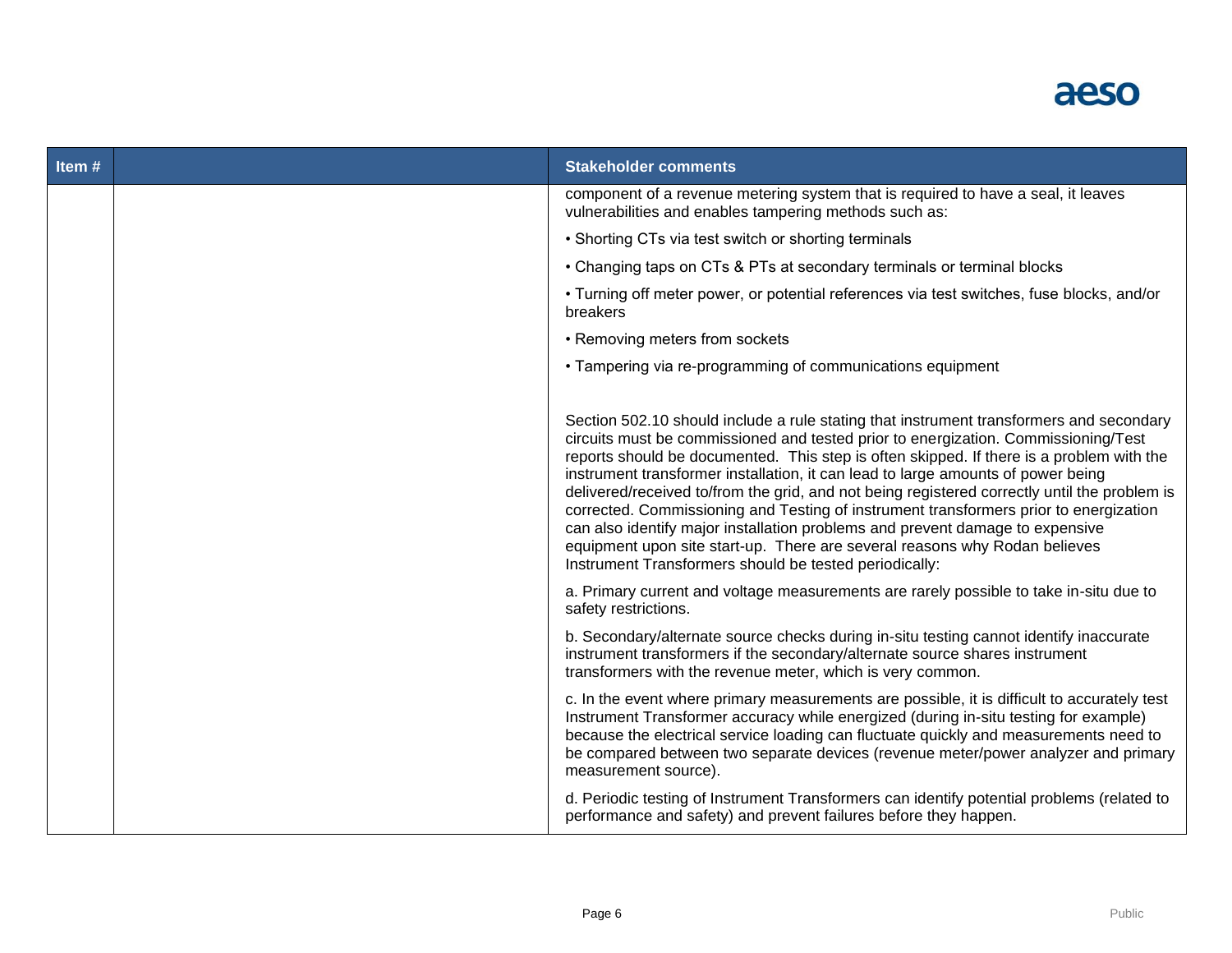

| Item#        |                                                                                                                                                                                             | <b>Stakeholder comments</b>                                                                                                                                                                                                                                                                                                                                                                                                                                                                                                                                                                                                                                                                                                                                                                                                               |
|--------------|---------------------------------------------------------------------------------------------------------------------------------------------------------------------------------------------|-------------------------------------------------------------------------------------------------------------------------------------------------------------------------------------------------------------------------------------------------------------------------------------------------------------------------------------------------------------------------------------------------------------------------------------------------------------------------------------------------------------------------------------------------------------------------------------------------------------------------------------------------------------------------------------------------------------------------------------------------------------------------------------------------------------------------------------------|
|              |                                                                                                                                                                                             |                                                                                                                                                                                                                                                                                                                                                                                                                                                                                                                                                                                                                                                                                                                                                                                                                                           |
| $\mathbf{3}$ | Whether you agree with that the proposed final draft of<br>Section 502.10, taken together with all ISO rules, supports a<br>fair, efficient and openly competitive market, and if not, why. | The proposed final draft of Section 502.10 does not support a fair and efficient market.<br>Inaccurate measurement of electricity generation and consumption is not "fair" as in<br>most cases there will be one party that will suffer financial harm - either because the<br>revenue metering system over or under reports the amount of electricity generated or<br>consumed. In order to ensure fairness, the minimum technical requirements for metering<br>must be established in rules or regulations and Measurement Canada regulations must<br>be enforced. This will mean that all meter system providers will have to bid into projects<br>with systems that comply with these rules and regulations. When Rodan bids into a<br>project, we propose fully MC compliant systems because we are aware of all the<br>regulations. |
| 4            | Whether you agree that the proposed final draft of<br>Section 502.10 supports the public interest, and if not, why.                                                                         | Rodan is strongly of the opinion that the proposed final draft of Section 502.10 does not<br>support the public interest for the reasons stated above.                                                                                                                                                                                                                                                                                                                                                                                                                                                                                                                                                                                                                                                                                    |
|              |                                                                                                                                                                                             | In addition, we offer the following recommendations that support the public interest:                                                                                                                                                                                                                                                                                                                                                                                                                                                                                                                                                                                                                                                                                                                                                     |
|              |                                                                                                                                                                                             | 1. Meter System Providers (MSP) form a large and critical component of the Alberta<br>Electricity Market. They are responsible for the proper engineering, installation and<br>maintenance of revenue metering systems which are used for settlement purposes<br>on a legal owner's behalf. AUC Rule 021 contains references to MSP, but the roles<br>and responsibilities of an MSP is not defined nor elaborated anywhere within that<br>document.                                                                                                                                                                                                                                                                                                                                                                                      |
|              |                                                                                                                                                                                             | 2. Providing Meter System Services (MSS) and Meter Data Management Services<br>(MDM) is vital to the proper and accurate operation of revenue metering systems<br>and should be defined in Section 502.10. Market participants seldom provide<br>Metering System Services or Meter Data Services themselves. Including a clause in<br>Section 502.10 that owners are free to contract these responsibilities will provide<br>clarity for market participants and would be a more accurate representation of how<br>the Alberta Electricity Market currently operates.                                                                                                                                                                                                                                                                     |
|              |                                                                                                                                                                                             | 3. Including the procedures and requirements for MSS in Section 502.10 will promote                                                                                                                                                                                                                                                                                                                                                                                                                                                                                                                                                                                                                                                                                                                                                       |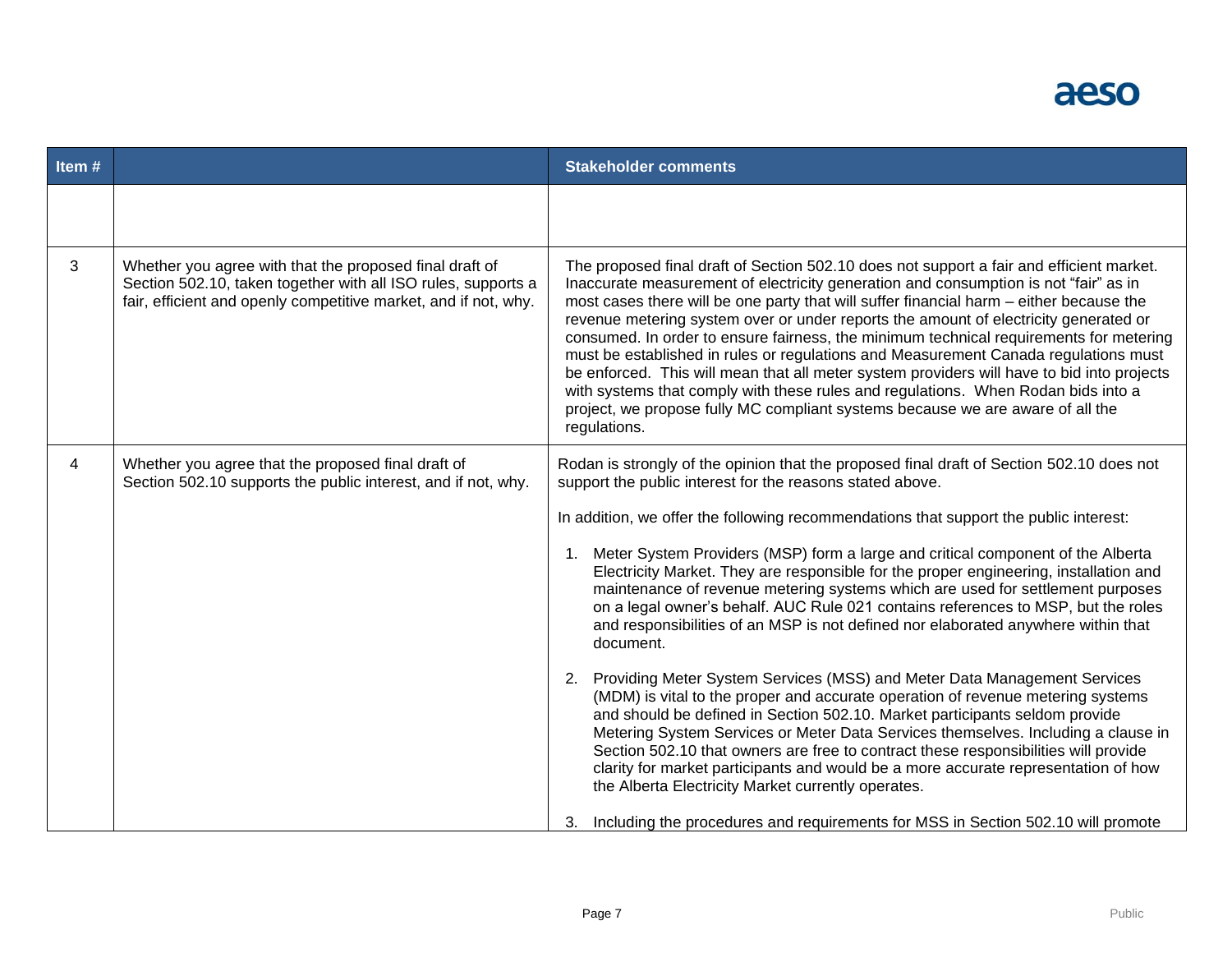

| Item# |                                                                                  | <b>Stakeholder comments</b>                                                                                                                                                                                                                                                                                                                                                                                                                                                                                                                                                                                                                                                                                     |
|-------|----------------------------------------------------------------------------------|-----------------------------------------------------------------------------------------------------------------------------------------------------------------------------------------------------------------------------------------------------------------------------------------------------------------------------------------------------------------------------------------------------------------------------------------------------------------------------------------------------------------------------------------------------------------------------------------------------------------------------------------------------------------------------------------------------------------|
|       |                                                                                  | system-wide consistency and provide market participants with assurance that<br>providers are performing services to a provincial standard. In the absence of clearly<br>defined procedures, an MSP may implement MSS procedures which may not<br>comply with AESO expectations and standards.                                                                                                                                                                                                                                                                                                                                                                                                                   |
| 5.    | Any additional comments regarding the proposed final draft<br>of Section 502.10. | Rodan understands and agrees that there are changes needed to the current<br>Measurement System Standard. Regardless of what changes are made, we strongly<br>recommend that the implementation of these changes is carefully planned and considers<br>a phased in approach and not just a blanket applied with a start date. This would<br>especially apply to testing intervals and MW Class. Consider a plan where the new<br>testing intervals start after their next scheduled test, or some other phase in approach.<br>As we track most of the seals and in situ testing schedules for Alberta, we recommend<br>including Rodan in the implementation schedule for a new Measurement System<br>Standard. |

*Please provide any additional comments or views on the type of content that should be included in an information document associated with the proposed final draft of Section 502.10*